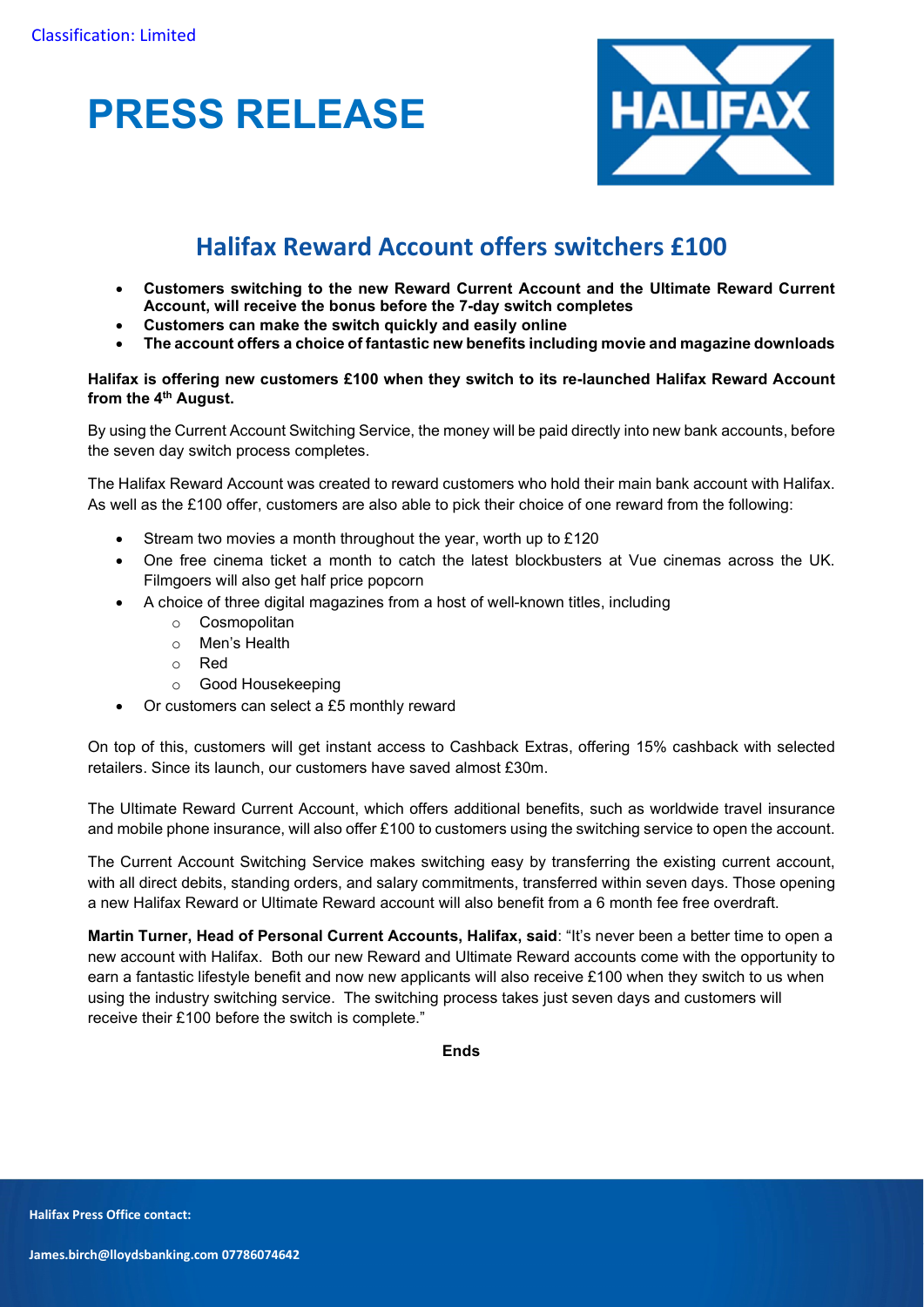# PRESS RELEASE



# Notes to editors:

Ultimate Reward and Reward Current Account customers who switch using the Current Account Switching Service (CASS) will benefit from:

- All account details provided at opening with the ability to start banking online immediately
- A dedicated and professionally qualified switching team to provide support throughout the process
- The CASS switch guarantee for the transfer of all direct debits, standing orders and credits, including salary or pension credits

### Reward Current Account

The Halifax Reward Current Account is available to new and existing customers, for sole or joint accounts and is free for anyone who pays £1500 into the account each month. If these criteria are not met, the account carries a £3 monthly free.

People looking to take advantage of the benefits for a fee free account, need to meet the requirements and:

- o Stay in credit
- o Spend £500 on their debit card in the month, OR
- o Keep £5000 in their account throughout the month

On top of this, customers can also get

- o Cashback Extras Earn as you spend as soon as you activate your offers online
- o Contactless Get a VISA debit contactless card
- $\circ$  Save the change Round up your card payments to the nearest pound to save as you spend  $\circ$  Mobile alerts Help yourself stay in credit with our alerts
- Mobile alerts Help yourself stay in credit with our alerts

### Ultimate Reward Current Account

For £17 fee a month, customers can get travel insurance, mobile phone insurance, car breakdown cover and more, plus:

- o Earn £5 or a lifestyle benefit each calendar month by meeting the monthly criteria Choose a Reward Extras offer for your Ultimate Reward Current Account
- o Cashback Extras Earn as you spend as soon as you activate your offers online
- o Contactless Get a VISA debit contactless card
- $\circ$  Save the change Round up your card payments to the nearest pound to save as you spend
- o Mobile alerts Help yourself stay in credit with our alerts

### Terms & Conditions

- 1. The offer applies to applications received in branch, online or by phone from the  $4<sup>th</sup>$  August 2020 to  $15<sup>th</sup>$  September 2020. The offer is subject to change and can be withdrawn without notice at any time.
- 2. The offer does not automatically guarantee an arranged overdraft and any application will be subject to status. If your account has an arranged overdraft you will not pay a daily arranged overdraft fee for 6 months provided you stay within your arranged overdraft limit.
- 3. After 6 months, or if you change your account, you will be charged daily arranged overdraft fees applicable to the account you hold if you use your arranged overdraft. Please see the Bank accounts